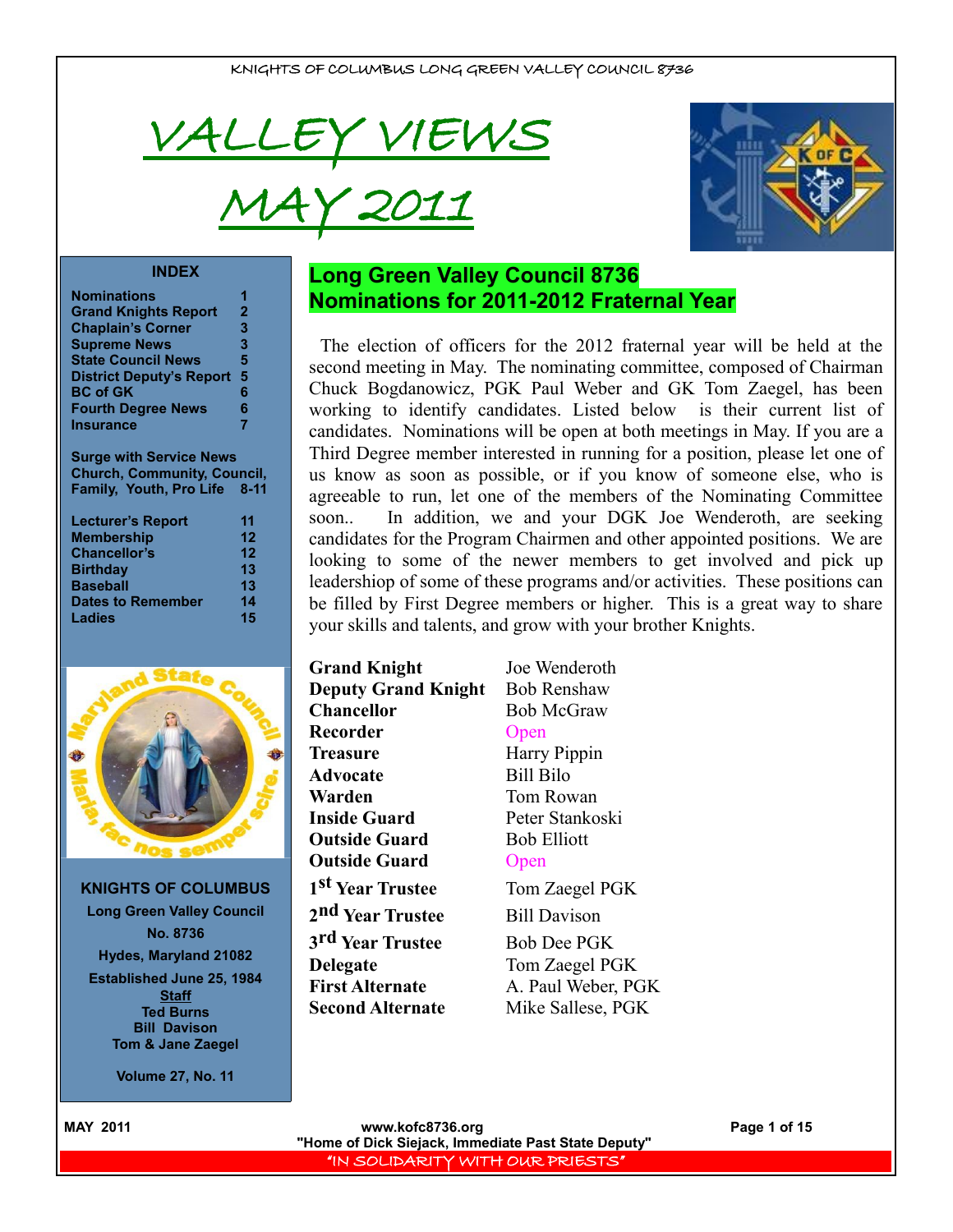

**GRAND KNIGHTS REPORT** Tom Zaegel, [tomzaegel1@comcast.net](mailto:tomzaegel1@comcast.net)

As we anxiously and eagerly pray for the highly anticipated beatification of our beloved founder, Father Michael McGivney, we offer thanksgiving this month for the sainthood of Pope John Paul II. Many of us became members of the Knights of Columbus during his

reign from 1978 to 2005. We were extremely fortunate to experience his love and leadership through his special relationship and appreciation of our Order. Our past Supreme Knight, Virgil C. Dechant, and current Supreme Knight, Carl A. Anderson, were instrumental in forming and nurturing an inspirational bond with the Holy Father that has resulted in the recognition of our Fraternal Order, our works of charity, and generosity throughout the world. He had such high esteem for the Knight of Columbus, and recognition of our love for him, that he was quoted as saying, "It was a good idea for Columbus to discover America, for this enabled the foundation of the Knights of Columbus."

One of the most memorable experiences in my life was his visit to Baltimore and the tremendous gathering at Camden Yards. What an awesome day it was to witness not only his Greatness, but also the overwhelming outpouring of love for him from the throngs of Catholics and Non-Catholics throughout the State.

The April 2011 edition of Columbia magazine is dedicated to his life, Papacy and rise to Sainthood. If you have not seen it or had the opportunity to read it, I strongly encourage you to do so. One of the best articles contains quotes and expressions regarding the Knights of Columbus from the Pope over many years that offer encouragement, inspiration, and pride to all of us members. A couple of examples are:

1983 – "Whenever I think of the Knights of Columbus, I am reminded with joy of a rich heritage of faith, fraternity and service, and of a shining example of Catholic laity involved in the mission of the Church."

1987 - "The Knights of Columbus are an excellent example of the contribution which the laity can make by working together. The manner of good works that you perform yourselves are further multiplied by those which you inspire in others."

1995 -- "The wide variety of good works undertaken by the Knights of Columbus in service to Christ and His Church demonstrates your Order's spiritual vitality as it strives to carry on the vision of its founder, Father Michael McGivney. It is my hope that the Knights will always be in the forefront of the Church's efforts to prepare for the coming Third Christian Millennium by bringing the light of faith to bear upon the urgent social issues and problems of our time."

2002 -- "I express once more my gratitude for the Knights' unfailing commitment to promoting vocations to the priesthood and the religious life. Experience has shown that the more the lay apostolate develops, the more strongly the need for priests is felt; and the more the laity's own sense of vocation is deepened, the more deeply is the unique role of priests appreciated."

There are many more quotes, as well as inspirational and historical memories, in the April issue. Let us pray that he will continue to guide us and inspire us to be the best Catholic leaders we can. It is truly fitting that his beatification takes place on the Feast of Divine Mercy which he gave to us. And hopefully he has met with Father McGivney and will help to speed up his beatification.

Stay faithful and be grateful. Tom Zaegel – Grand Knight

**MAY 2011 WWW.kofc8736.org Page 2 of 15 "Home of Dick Siejack, Immediate Past State Deputy"**  "IN SOLIDARITY WITH OUR PRIESTS"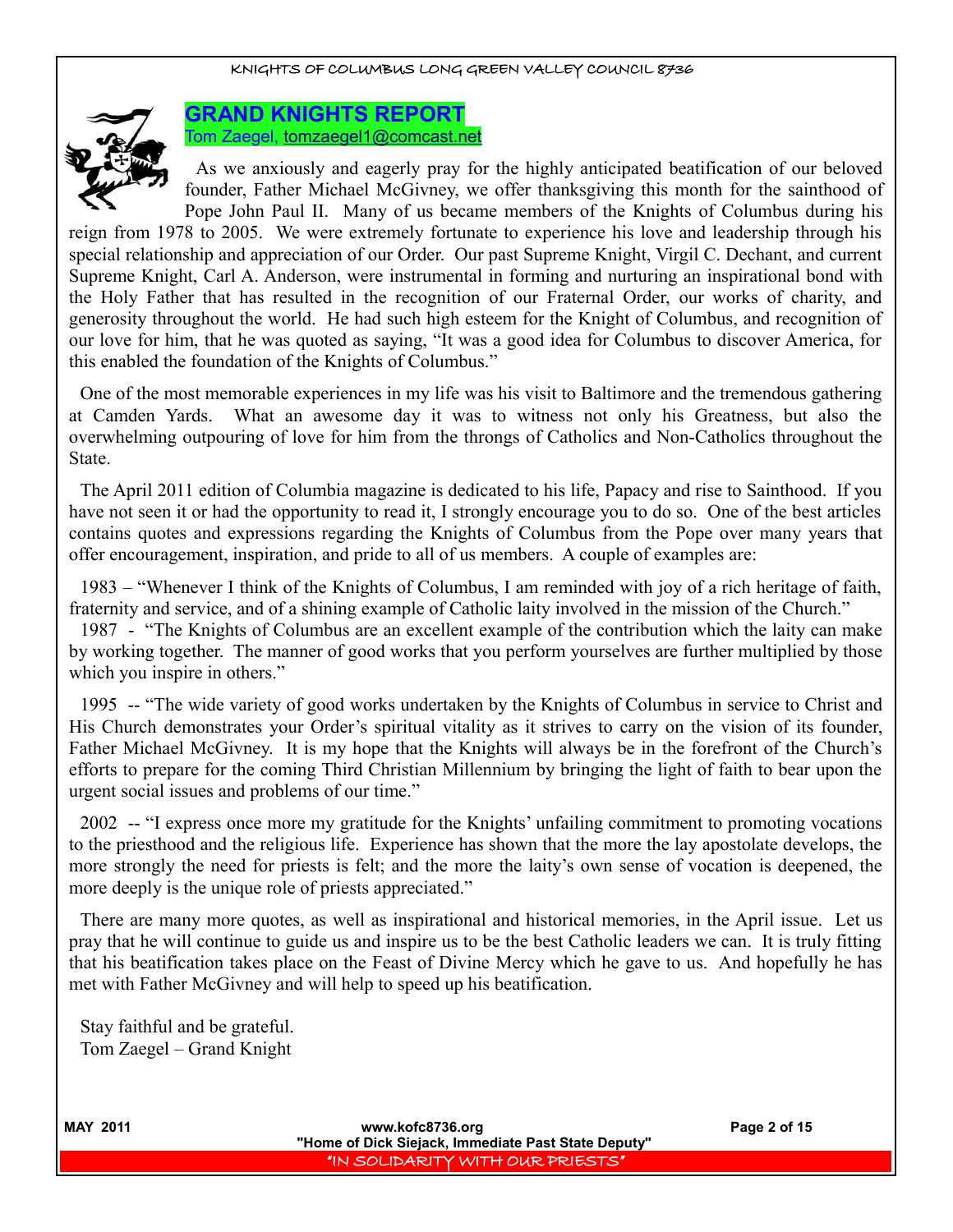# **CHAPLAIN'S CORNER**



Dear Brother Knights,

Our Church uses the month of May to highlight Mary the Mother of God and our spiritual mother. Our society sets aside the second Sunday of this month to celebrate Mother's Day. This month could be a special time for all of us to extol the value that motherhood is! Recent developments in our culture might allow us to question maternal instincts and the special bond between mother and child. How can the values be reinstalled? Have we lost something that we always thought was a part of the law of nature?

If we start with a spiritual perspective, we might have a greater appreciation of the importance a mother's love has in one's life. Mary stood by her Son, Jesus, as He made the ultimate sacrifice. While the torture, the suffering, the pain, the ridicule, and the unfair treatment took place, Mary was there. She lent her son all the support she could. What must have gone through her mind as she stood helplessly and watched?

Many mothers struggle when raising their children. It is no easy task to stand helplessly and watch as children make mistakes and do the wrong thing. However, the love of a dedicated mother allows her to simply watch and wait. Her patient endurance and ability to know when to act, or speak, can be instrumental in teaching her children valuable lessons.

Consequently, we should take time from our schedules this month to pay special attention to our mothers, our wives, who are mothers, and the Blessed Mother. When is the last time that you thanked your mother? Doesn't she deserve a nice gesture this month?

# **SUPREME COUNCIL NEWS**

**In Service to One, in Service to All** 

# **Accepting the Mission Blessed John Paul II entrusted us with the task of a new evangelization**

The beatification of Pope John Paul II will be a time for reflection upon the accomplishments of his pontificate and the holiness of his life. But it will not be enough for the Knights of Columbus to simply look back and remember history. If we are to keep faith with our great friend and beloved spiritual leader, we must also look to the future.

In working toward this goal, we should ask ourselves, "What would Blessed John Paul II say to us today?" We are fortunate that we have thousands of pages of his writings that still speak to us clearly, and none is more relevant to the work of the Knights of Columbus than his 1999 apostolic exhortation *Ecclesia in America*. In reading this document, it seems as though John Paul II is speaking directly to us.

He wrote, "The renewal of the Church in America will not be possible without the active presence of the laity. Therefore, they are largely responsible for the future of the Church" (44).

| <b>MAY 2011</b> | www.kofc8736.org                                    | Page 3 of 15 |
|-----------------|-----------------------------------------------------|--------------|
|                 | "Home of Dick Siejack, Immediate Past State Deputy" |              |
|                 | "IN SOLIDARITY WITH OUR PRIESTS"                    |              |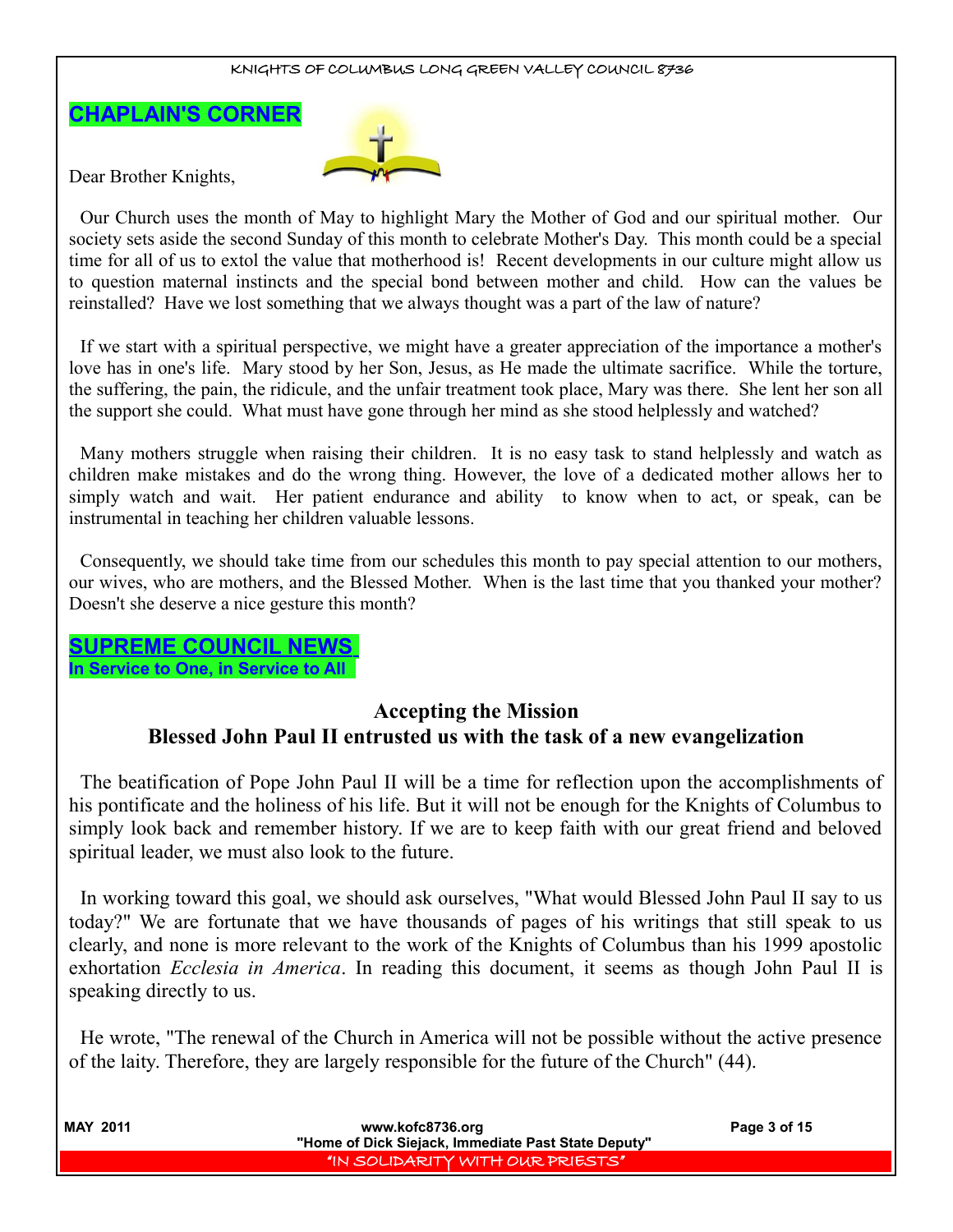Today, there is no lay organization in the countries where the Knights of Columbus works that surpasses us in terms of charity, promotion of vocations and evangelization. Thus, the magnitude of our work on behalf of the Church can be measured in a certain degree only by the magnitude of our responsibility for the future of the Church.

Perhaps more than any other document, it was in *Ecclesia in America* that John Paul II proclaimed the need for a new evangelization. He wrote, "As the Church's Supreme Pastor, I urgently desire to encourage all the members of God's People, particularly those living in America … to take up this project and to cooperate in carrying it out" (66).

The pope understood that there was a common Christian foundation to the new civilization being built in the Western Hemisphere during the past five centuries. This common foundation offers the promise of an even greater solidarity, community and charity in the future, if only we have the determination to work for such a transformation.

For more than a century, the Knights of Columbus has been promoting this greater solidarity among Catholics in Canada, Mexico, the United States and the Philippines through our work of charity, unity, fraternity and patriotism.

Blessed John Paul II knew that the task before us was not simply a "re-evangelization" — a repetition of what had gone before — but an evangelization "new in ardor, methods and expression" (6).

This newness, in a significant way, depends upon the creativity and the dedication of the lay faithful who are willing to commit their personal lives, their families and their associations in witnessing to the good news of the Gospel.

"In accepting this mission," John Paul II wrote, "everyone should keep in mind that the vital core of the new evangelization must be a clear and unequivocal proclamation of the person of Jesus Christ" (66).

For the Knights of Columbus, the beatification of Pope John Paul II is a historic occasion to reflect on precisely the ways in which our dedication to our principles of charity, unity and fraternity provide "a clear and unequivocal proclamation of the person of Jesus Christ."

And as we witness with confidence to this reality, both on a personal level and through the work of our thousands of active councils, we will not only take up a more vigorous role in the work of the new evangelization, but we will also realize more fully Father Michael McGivney's vision of a dynamic organization that is wholly at the service of the Church.

Vivat Jesus!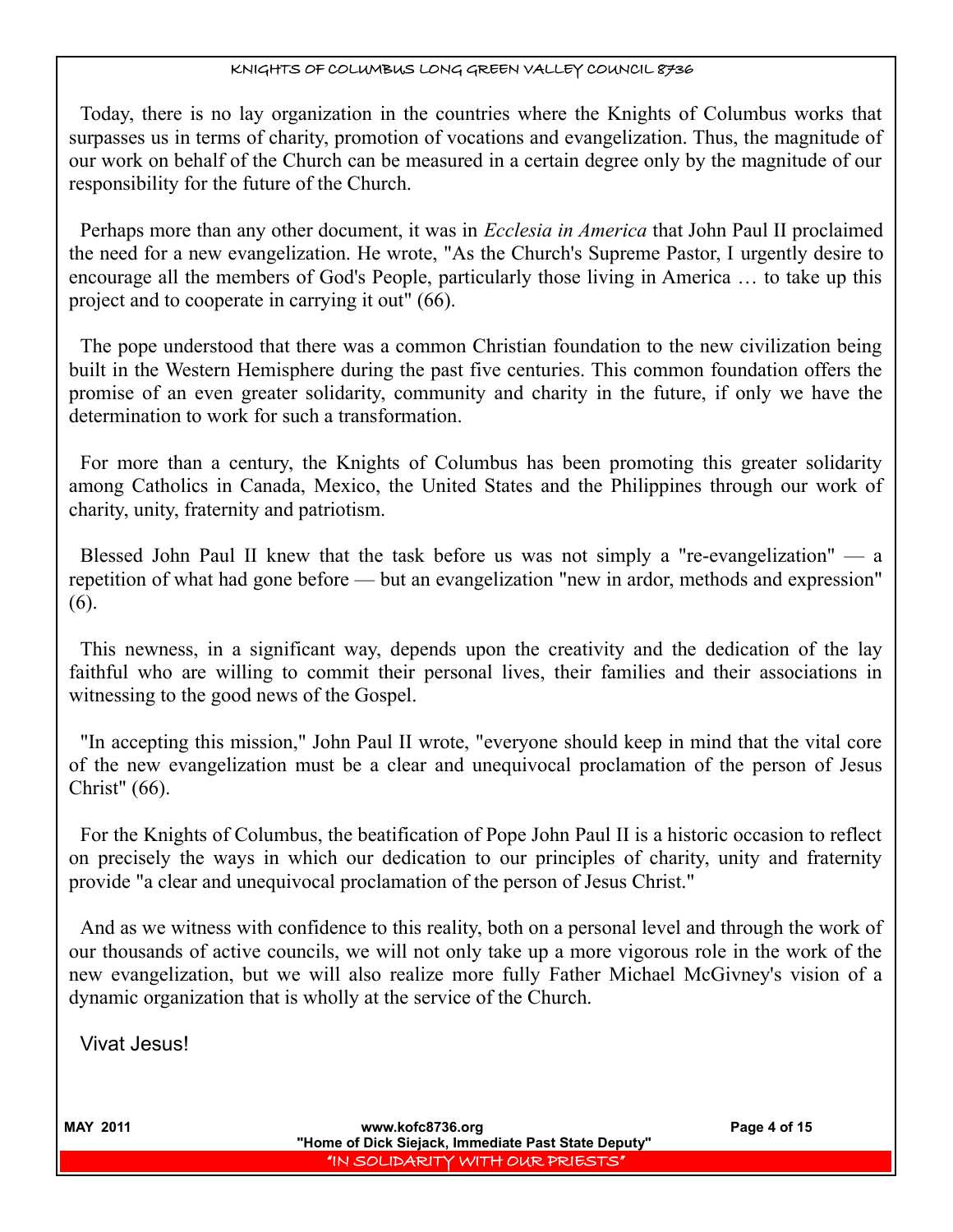

# **STATE NEWS**

The Maryland State Council is promoting a "Knight Out at The Ball Park" around Maryland. The first night is Sunday May  $22<sup>nd</sup>$  in Frederick at 2:00 PM (okay so maybe it's an afternoon out.). This is the home of the Frederick Keys. They will be playing the Kinston Indians. Tickets are \$6 per person and a portion of the ticket sales will benefit

the Veteran's Airlift Project, in association with the Father Michael J McGivney Assembly.

The other games are on Saturday June  $11<sup>th</sup>$  when the Southern Maryland Blue Crabs play the York revolution. Game time is 6:35 PM. Tickets are \$13. On Saturday July 23<sup>rd</sup>, the Blue Crabs play the Trenton Thunder at 6:35 PM. Tickets for the game only are \$9 or to include the pre-game tailgate the tickets are \$27.

For more information contact Maurice Hunt at 240-607-9199 or [mauricehuntkofc@hotmail.com.](mailto:mauricehuntkofc@hotmail.com)

We are also repeating the Rodeo Night in July at the J Bar W Ranch in Union Bridge. Tickets are \$10 for adults, \$5 for children 6 to 12 and those under 6 are free. Our point of contact is Joe Herman at 410-282 0785 or 443-540-2043 or [jwherman@comcast.net.](mailto:jwherman@comcast.net)

## **COME ON OUT AND PLAY WITH US.**

## **DISTRICT DEPUTY REPORT**

Jim Cross, PGK, 410-893-1266, James.cross@comcast.net

|                       |                              |                                  | Every Council a Star Council (numbers as of 4/19/2011) |                                         |
|-----------------------|------------------------------|----------------------------------|--------------------------------------------------------|-----------------------------------------|
| Cou<br>ncil #/Goals   | <b>New</b><br><b>Members</b> | <b>Dropped</b><br><b>Members</b> | <b>Net</b><br><b>Membership</b><br><b>Increase</b>     | <b>Net Insurance</b><br><b>Increase</b> |
| 8736 / 14-5           | 5                            | 9                                | -4                                                     | -1                                      |
| $9815/7 - 3$          | 5                            |                                  | 2                                                      | 2                                       |
| $10100 / 7 - 3$       | 3                            |                                  | 3                                                      | O                                       |
| 11372 / 18-6          | 6                            |                                  | 6                                                      |                                         |
| <b>District Total</b> | 19                           | 9                                | 10                                                     | 2                                       |

Star District Goals 32 New Members; 12 Insurance Members

Make plans to come to the District Horseshoe Contest on June 5<sup>th</sup>. There will be food and fun for all members of the family. Register for the Maryland State Convention which will be held on May 13-15.

A few key dates, to remember: District Horseshoe Contest at Eden Mill, Sunday, June 5th, 2011at 2-5 PM. There will be First Degrees on June 20th at Fr. Wolfe Council and May 24th at Long Green Valley Council.

Vivat Jesus! Jim Cross District Deputy

**MAY 2011 WWW.kofc8736.org Page 5 of 15 "Home of Dick Siejack, Immediate Past State Deputy"**  "IN SOLIDARITY WITH OUR PRIESTS"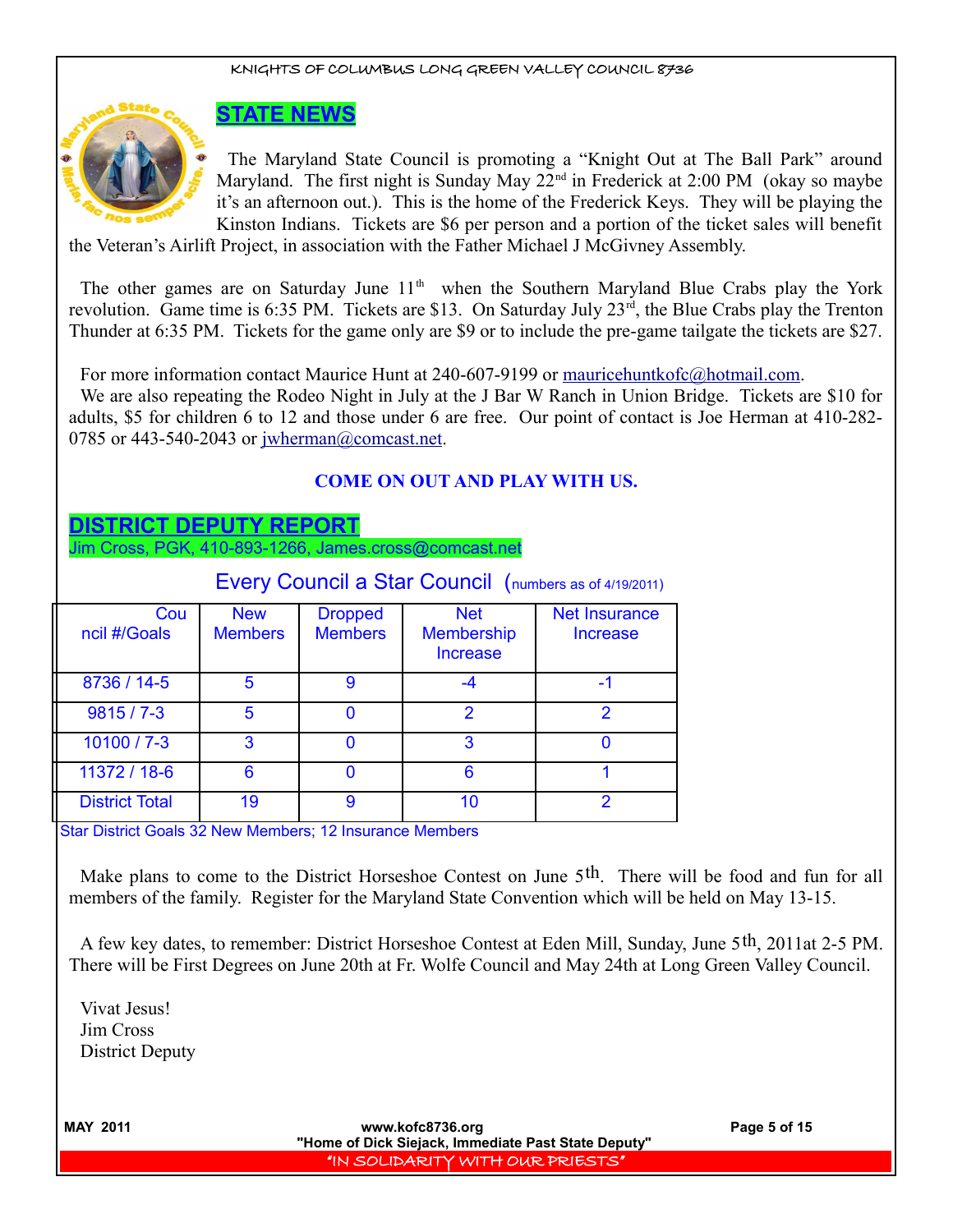**BALTIMORE CHAPTER OF GRAND KNIGHTS NEWS** Sam Orlando, Chapter President, 410 531 3691, sorlando6@comcast.net

The next Baltimore Chapter meeting is on May  $26<sup>th</sup>$ , 2011. It will be held at Fr. Michael J. McGivney Council #7025. Due to the State convention conflict, the date had to be changed. Please note the date change which has been published and announced for the last 6 months.

This is a big night for the Chapter as this is when nominations for next year's officers will be taken. Nominations remain open until the June Meeting. These individuals will be the ones who will guide the chapter in the coming years. Please contact Mike Sallese if you wish to run for an office.

In June we will have the elections of officers for the 2011-2012 fraternal year. Remember a council gets two votes. The Grand Knight and the most immediate Past Grand Knight can vote. However, your council must be in good standing by being up to date with your per capita. Please make sure, if you have not paid, the dues are paid as soon as possible.

In June we will also present a new award; It will hereafter be called "The President's Hallmark of Achievement Award". This yearly award will be presented to recognize an individual who has **demonstrated excellence and achievement; i**n particular, an individual who has made an outstanding contribution to the excellence of the Baltimore Chapter and its activities over time.

June 4<sup>th</sup> also marks one of our biggest charity events. This is the Children's Picnic at St. Vincent/Villa Maria and Gallaher Centers. This promises to be new and bigger and more fun for these children then past picnics. If you want to help that day, contact me as soon as possible.

May God Bless, Sam Orlando *President*



**FOURTH DEGREE NEWS Archbishop John Carroll Assembly 2378 Faithful Navigator, Mike Novak, 410 515 6867,** *j.m..[novak@comcast.net](mailto:novak@comcast.net)*

We had an exceptional Fourth Degree Exemplification in Frederick, honoring Msgr. Chet, our District Friar. All went well the entire weekend. We now have 139 new

members of the Fourth Degree! Three Sir Knights of the 139 were from the Archbishop John Carroll Assembly and I am privileged to announce those Sir Knights. They are:

Sir Knight Keith Arndt - Fr. Maurice J. Wolfe Council Sir Knight Leo Woerner - Fr. O'Neill Council Sir Knight John Young - Fr. Maruice J. Wolfe Council

Our May Meeting will be held at Fr. O'Neill Council on Thursday the 19th. This is an important meeting as we will hold the election for next years Officers. If you are a 4th degree and interested in holding an office in the Assembly please make your wishes known to the nomination committee. They are:

| <b>MAY 2011</b> | www.kofc8736.org<br>"Home of Dick Siejack, Immediate Past State Deputy" | Page 6 of 15 |
|-----------------|-------------------------------------------------------------------------|--------------|
|                 | "IN SOLIDARITY WITH OUR PRIESTS"                                        |              |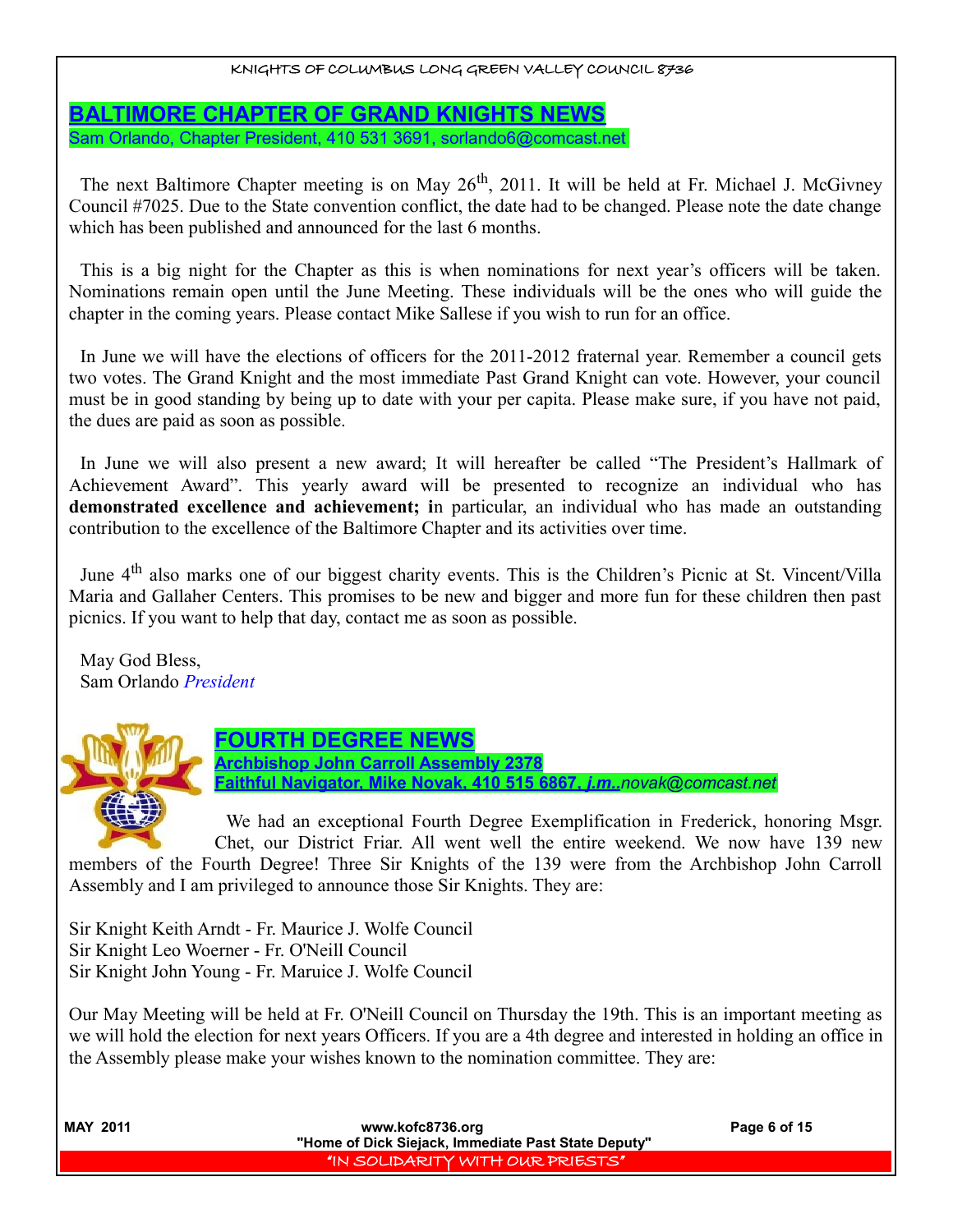S/K Bill Santo - Fr. O'Neill Council S/K Michael Sallese - Long Green Valley Council S/K Brian O'Connor - Fr. Maurice J. Wolf Council

During our June 16th meeting we will hold our annual Shrimp Night after the Assembly Mtg. The Cost will be \$ 15 per person. The Meeting will Start at 8:00 pm. - St. John Hydes home of Long Green Valley Council.



# **FRATERNAL BENEFITS**

**Jerry Henderson, Benefits Advisor, 443-752-1694,** *[Jhenderson915@verizon.net](mailto:Jhenderson915@verizon.net)*

# **Still have just group insurance?**

As a Knights of Columbus field agent, I hear about group life insurance every week. If you have it, it's certainly not a bad thing, but it can be a misleading security blanket. Most times, the amount offered is far from what you need, and the only way to determine what you really need is with a comprehensive needs analysis. Your group coverage is not based on any analysis. Instead, they apply a formula: you make "X" amount in salary and the group life is either a flat amount or a multiple of your salary. Either way, it has nothing to do with the number of children you have, the mortgage balance you carry, or the amount of money your wife would need if you die. It's a completely random number.

It can also disappear at any time. All of us know people – friends, family, neighbors – who have lost their jobs. When the job is lost, so is the group life insurance coverage. If the company experiences difficulty and budgets need to be cut, group life can be reduced or eliminated. And that decision could be made at the worse possible time for you.

Most group life insurance coverage reduces or disappears when you retire. Many times it can be converted, but at a very expensive premium (remember, you're no kid anymore when you retire, and premiums do rise as you get older). Just because you turn 65, doesn't mean you no longer need life insurance or need less coverage. Actually, the opposite is true.

Do you still carry just group life insurance? It must be supplemented with a personally owned portfolio of coverage. I can guide so you can blend your group benefit with your K of C life insurance so you can be in control.

Don't let the feeling of security that group life provides distract you from the real issue – taking control of your family's financial future!

For your free financial review contact me today!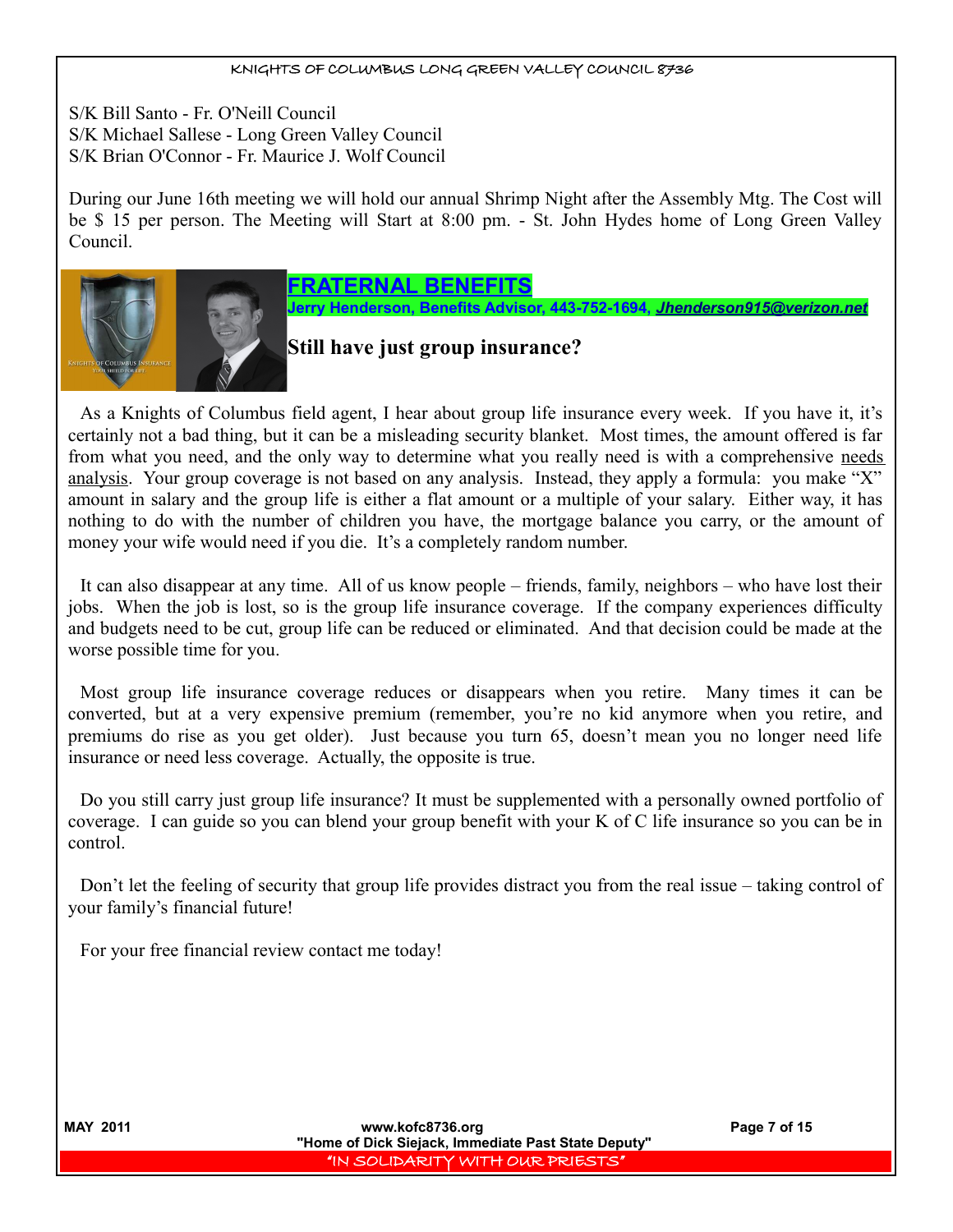#### **PROGRAM DIRECTOR'S REPORT Mike Sallese, PGK, 443-852-1442, msallese11@verizon.net**

We are closing out the Council Year with a group of activities. This month we have the Divine Mercy Sunday to start the month and Fifth Sunday Mass and Supper to end the month. After Mass we will hold a Pot Luck Supper. We continue to accept items for the Apostleship of the Seas. Our Blood Drive is in June. We're working on a rocket contest and a scavenger hunt for our children. We want to start celebrating everyone's anniversaries but we need your help.

Planning has begun for the next council year. If you are asked to serve please give it some serious consideration. Everyone's help is needed to keep our Council as effective as it has always been. We don't do this for ourselves but to do the Lord's work.



# **CHURCH ACTIVITIES**

**Director, 410 557 6989** 

## **Divine Mercy Sunday Service**

On Sunday May 1st, at 5:00 PM St. John's will be holding the annual Divine Mercy Service in the Chapel. The Knights will be supporting the service by taking

part in the readings. Doug Byerly will be leading us in music. We will provide the Chaplet prayer booklets. We maintain the Divine Mercy tapestry. After the service, we will provide refreshments in the Council Home and we hope to show a taped edition of the beatification ceremony for Pope John Paul II that will take place on May 1st earlier in the day in Rome. Please make plans to join us and the parishioners of St. John's in praying the Divine Mercy liturgy. Remember that we all can se Jesus' Divine Mercy in our lives.

## **Fifth Sunday Mass**

May 29th is the 5th Sunday of May. We will meet as a group and attend Mass together on Saturday May 28 at 5:00 PM and then gather in the Council Home for a Pot Luck Supper.

May is the Month of Mary. Remember to pray the Rosary everyday asking for her help with your intentions. You can go this page on the Supreme website and get the pamphlet about praying the Rosary: http://www.kofc.org/un/en/resources/cis/devotionals/1877.pdf You can also go to this site http://www.kofc.org/un/en/cis/devotional/index.html to get help with prayers in general.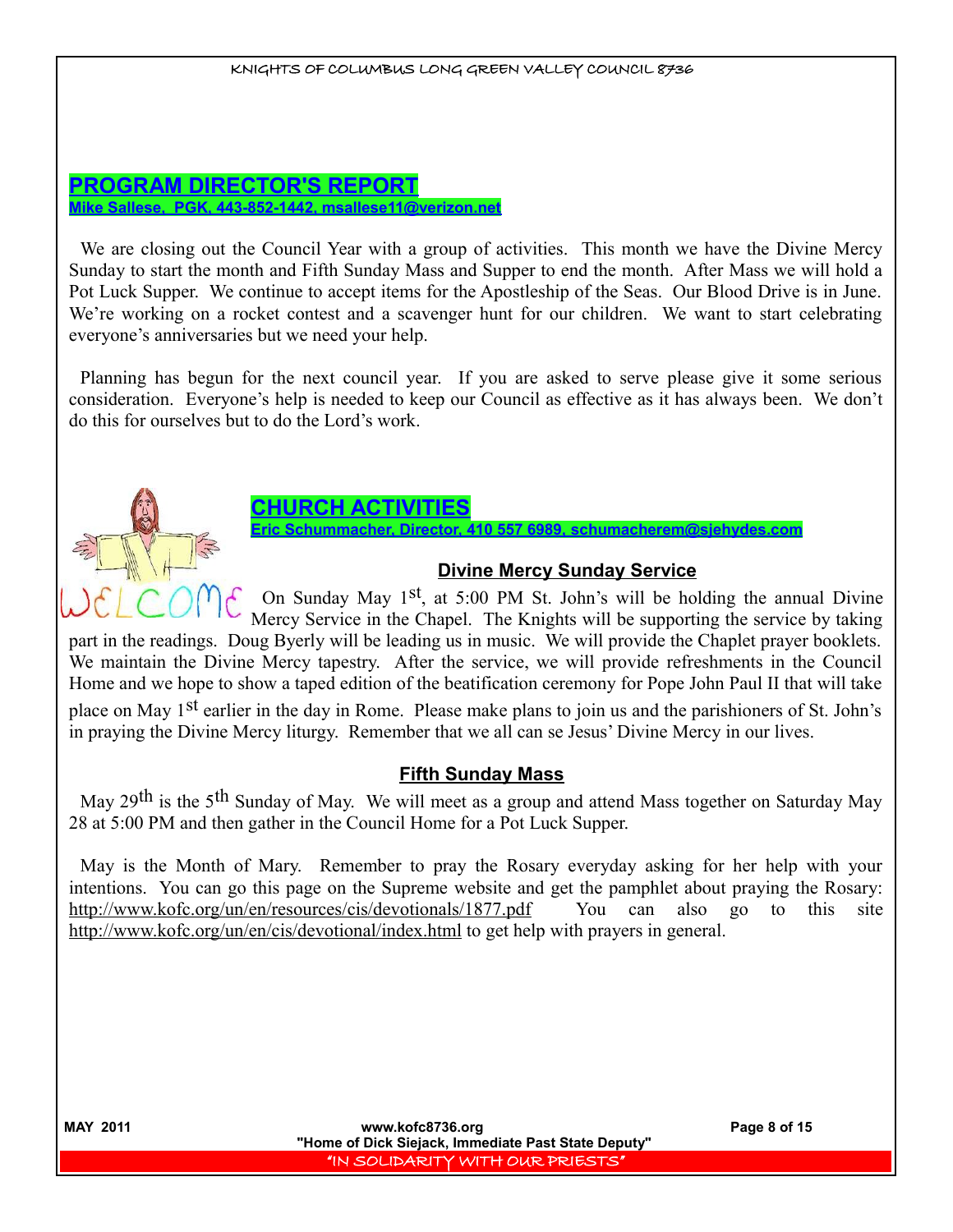#### **COMMUNITY ACTIVITIES**

**Mike Naumann, 410-592-4884, mike.n@pioneernetwork.com**

#### **June Blood Drive**

Mark your calendars for the June Community Blood Drive. It will be held on Saturday, June 4th from 7AM to 1PM in the St. John The Evangelist Church Hall. Blood Drive chairman Ray Dietz is again striving for 100 donors. Please consider donating or volunteering while helping your community at the same time. It will only take an hour or so of your time and is one of the most important activities you could take part in.

Invite your wife, family, neighbors, and anyone 18 years of age or older to give. We will also be looking for help with the setup, clean up, and registration. So please considering volunteering before or after you donate.

If you have any questions, or can volunteer call Ray Dietz @ 410-790-7484 or email [craytrek@comcast.net](mailto:craytrek@comcast.net)

# **COUNCIL ACTIVITIES**

 **John Stansfield, 443-504-7503, ressq351@Verizon.net**

## **Fifth Sunday Mass and Supper**

As Eric noted in Church activities, we will be attending Mass as a group on Saturday May 28. Immediately following Mass we will come to the Council Home and enjoy a pot luck supper. This went over so well in October that we are trying it again. Please make plans to attend and bring a pot luck surprise. Mike & Jane Sallese will be in the Council Home before Mass to take your offering and keep it warm as needed. Please contact Mike or Jane at 410-836-0862 or msallese11@verizon.net to let them know what you are bringing. We hope to get a good spread of entrees and other delicacies. See you on the 28<sup>th</sup>.







#### **Anniversaries**

Long Green Valley Council has been celebrating your birthdays every month since the beginning of our newsletter. We now want to begin honoring your anniversaries as well. Please contact Mike Sallese or Tom Zaegel with your anniversary date and year. We will add it to our birthday list and let the whole world or at least your Council Brothers to wish you a Happy Anniversary. Your input is needed.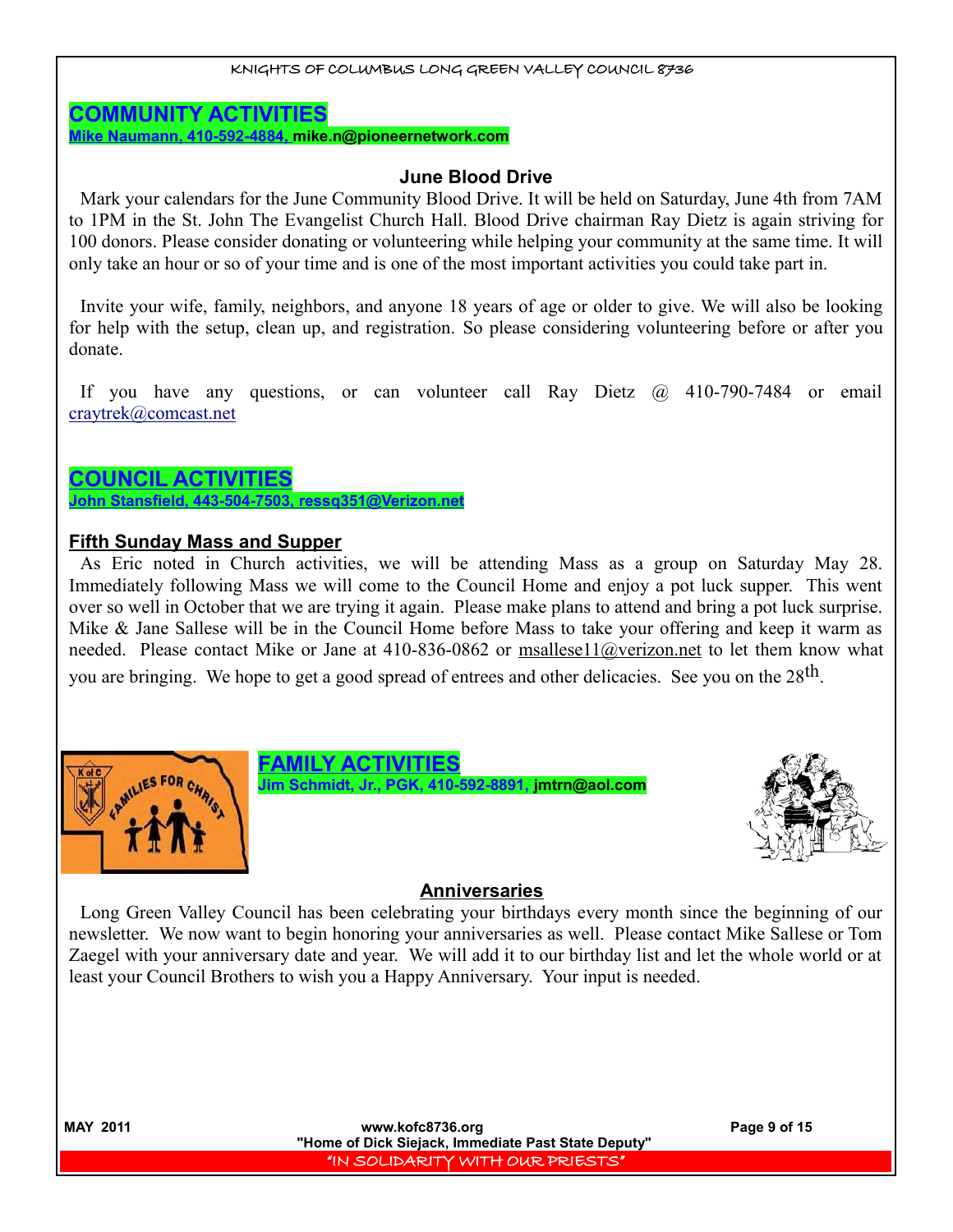

At a Mass on May 3, commemorating the anniversary of the passing of His Eminence John Cardinal O'Connor, Archbishop Timothy M. Dolan of New York initiated a National Prayer Campaign for Life, which is being co-sponsored by the Sisters of Life and the Knights of Columbus.

Knights, Catholics and all people of good will are invited to join in raising up a great prayer for life across the nation through the daily recitation of this prayer:

Eternal Father, Source of Life, strengthen us with your Holy Spirit to receive the abundance of life you have promised. Open our hearts to see and desire the beauty of your plan for life and love. Make our love generous and self-giving so that we may be blessed with joy. Grant us great trust in your mercy. Forgive us for not receiving your gift of life and heal us from the effects of the culture of death. Instill in us and all people reverence for every human life. Inspire and protect our efforts on behalf of those most vulnerable especially the unborn, the sick and the elderly. We ask this in the Name of Jesus, who by His Cross makes all things new. Amen. Our Lady of Guadalupe, pray for us.

The prayer campaign finds its inspiration in Pope John Paul II's landmark encyclical Evangelium Vitae, No. 100:

"In this great endeavor to create a new culture of life we are inspired and sustained by the confidence that comes from knowing that the Gospel of life, like the Kingdom of God itself, is growing and producing abundant fruit (cf. Mk 4:26-29). There is certainly an enormous disparity between the powerful resources available to the forces promoting the "culture of death" and the means at the disposal of those working for a "culture of life and love". But we know that we can rely on the help of God, for whom nothing is impossible (cf. Mt 19:26).

Filled with this certainty, and moved by profound concern for the destiny of every man and woman, I repeat what I said to those families who carry out their challenging mission amid so many difficulties: a great prayer for life is urgently needed, a prayer which will rise up throughout the world. Through special initiatives and in daily prayer, may an impassioned plea rise to God, the Creator and lover of life, from every Christian community, from every group and association, from every family and from the heart of every

| <b>MAY 2011</b> | www.kofc8736.org<br>"Home of Dick Siejack, Immediate Past State Deputy" | Page 10 of 15 |
|-----------------|-------------------------------------------------------------------------|---------------|
|                 | "IN SOLIDARITY WITH OUR PRIESTS"                                        |               |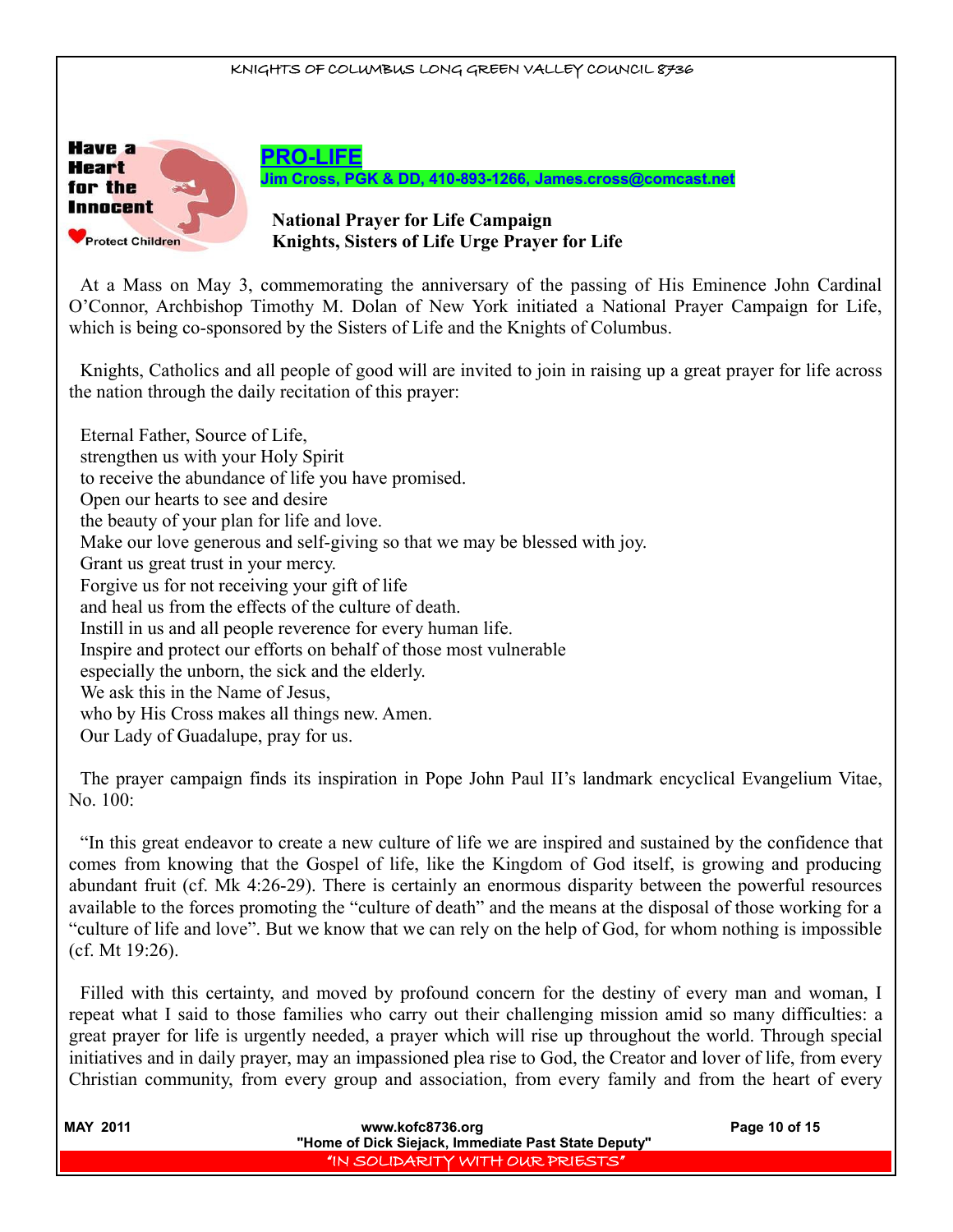believer. Jesus himself has shown us by his own example that prayer and fasting are the first and most effective weapons against the forces of evil (cf. Mt 4:1-11). As he taught his disciples, some demons cannot be driven out except in this way (cf. Mk 9:29). Let us therefore discover anew the humility and the courage to pray and fast so that power from on high will break down the walls of lies and deceit: the walls which conceal from the sight of so many of our brothers and sisters the evil of practices and laws which are hostile to life. May this same power turn their hearts to resolutions and goals inspired by the civilization of life and love."





# **Catholic Bee**

The Catholic Bee was a huge success with several schools and a total of about 17 contestants that went through almost all our questions. Everyone enjoyed themselves and appreciated the efforts of the Knights, the Owens and everyone else that helped out. We look forward to next year, but we need some more questions.

#### **Rocket Contest**

We are going to hold our annual rocketry contest for our next youth activity and I could use some help. Anyone who has helped out or run this activity in the past, is needed to share your knowledge. Your advice will be greatly appreciated. Anyone who is willing to volunteer to help out I would be happy to hear from as well. I've heard there are some rockets that have never come down – even after several years aloft.

The rockets will be launched on either the parking lot or above the cemetery, depending on the wind direction (probably the parking lot). We will be opening this up to the school, the parish and the scouts.





Chuck Bogdanowicz, PGK, 410-592-5913, chuckbog@msn.com

We had State Regional Membership Chairman Gil Boisvert at the first meeting in April. He spoke on membership and had some suggestions and techniques on successful recruiting. We had a video on the "1954 Baltimore Orioles" at the social

meeting. It was interesting to see how the game and the Orioles have changed in the last 50 plus years. If you have not been to a meeting lately, please come and see our new HD/Video system.

As always, I am interested in any programs or speakers you might want to have and welcome any suggestions. Please feel free to contact me if you have any contacts or leads or have a "Good story" I can use. As many of you know, I an in desperate need of new material….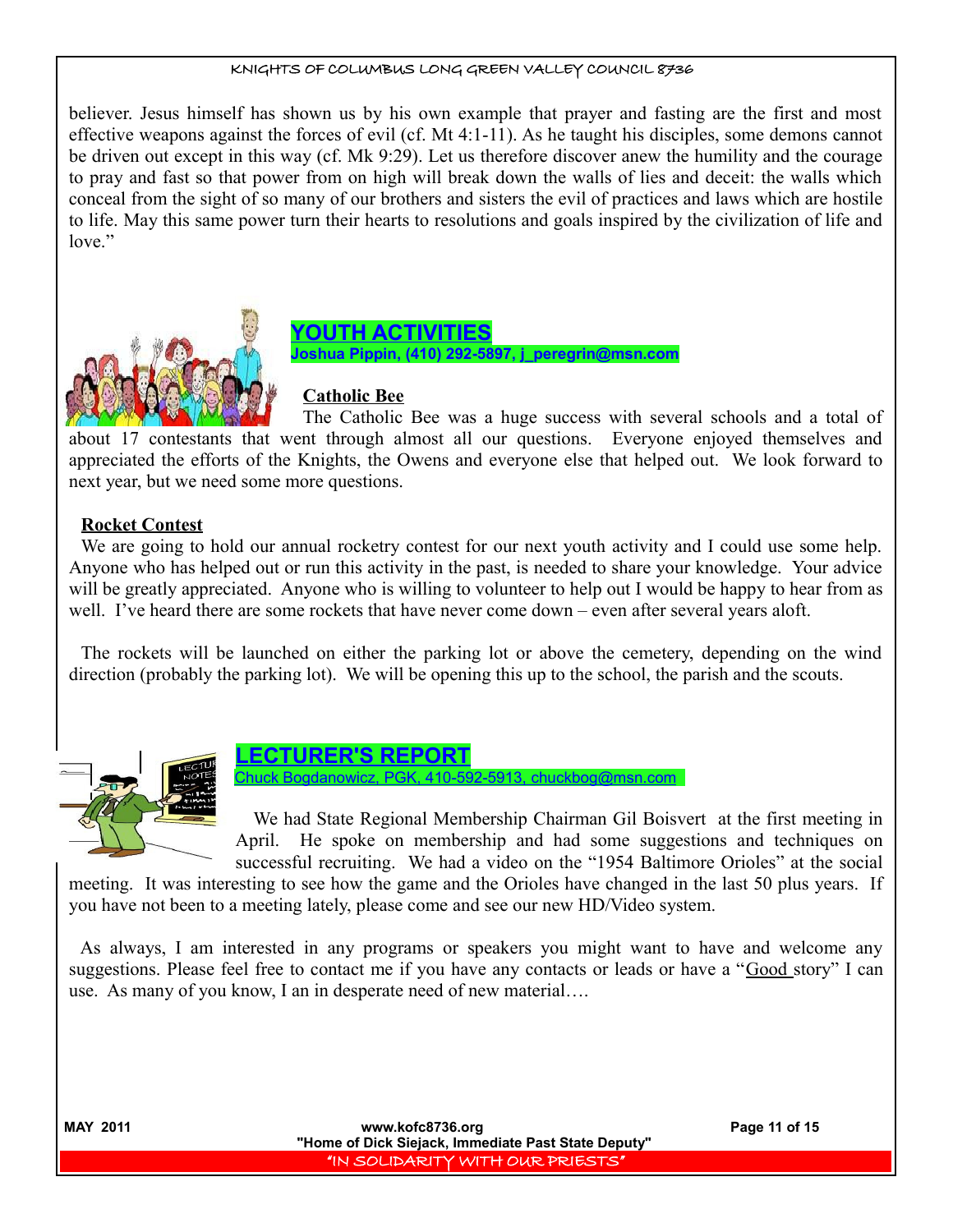

**CHANCELLOR'S REPORT**

**Bob McGraw, Work 410-887-1828, Cell/Text 443-299-7732, E-mail: [rsmcgraw@verizon.net](mailto:rsmcgraw@verizon.net)**

**Feel free to contact me if you know of any brother or family member that is in need of prayers.** 

Please continue to pray for the following:

**Brothers:** John Robinson Paul Oliphant Msgr. John Collopy

**Relations:**

Tory Robinson, Wife of Brother John Robinson

*NOTE: We have no system of routinely identifying those people whose health has improved to the point that they no longer need to be on the prayer list. Consequently, at the end of each quarter, we will delete all names that have been on the list for three or more months. Anyone with a request should contact the Chancellor, Bob McGraw, at either of the above addresses and they will be listed/reinstated on the prayer list.* 

#### **MEMBERSHIP DIRECTOR'S REPORT Chuck Bogdanowicz, PGK, 410-592-5913, chuckbog@msn.com**

Per the latest Membership Report from Supreme, our council membership stands at 203. This includes 10 honorary members and 27 honorary life members. While we recruited 5 new members, we also suspended 9 for a net loss of (4) for this fraternal year. There is also a likelihood of additional suspensions. As you can see we have a large number of senior service members and a decline in our overall membership. The health of the order and our council depends on the recruitment of new members to assume leadership and provide assistance with the various activities sponsored by our council.

We are all responsible for recruitment and should be constantly be on the lookout for potential members. We never want a Catholic man to say: "I was never asked to join the Knights of Columbus". At the very least, we should extend the opportunity to join our ranks to every Catholic man. Whether they decide to accept the opportunity is up to them…..We did our part.

As a reminder, our next scheduled First Degree will be the May 24.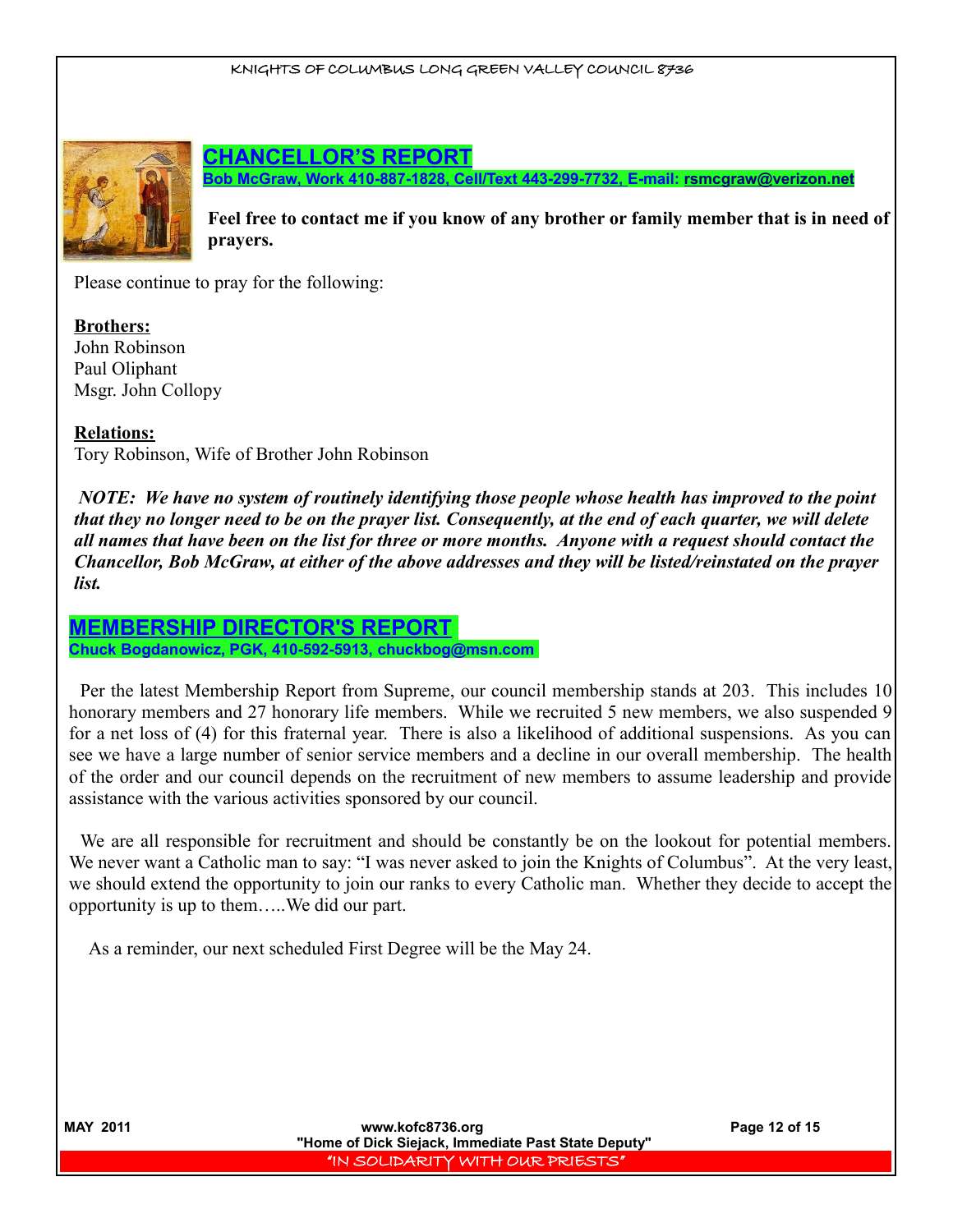

|  |  |  | <b>MAY BIRTHDAYS</b> |  |  |
|--|--|--|----------------------|--|--|
|  |  |  |                      |  |  |

| John Robinson      |    | Don Temple             | 3              |
|--------------------|----|------------------------|----------------|
| Ed Marciniak       | 4  | Denis Biscoe           | 5              |
| Jim Schmidt, Jr.   | 5  | Chris Rossi            | 7              |
| <b>Gary Bowers</b> | 9  | Pete Stankoski         | 9              |
| Frank Huebler      | 12 | Bob Elliott, Jr.       | 1              |
| Bill Vogt          | 17 | <b>Bill Buckingham</b> | 1              |
| Glen Dodson        | 20 | Ken Pellatiro          | 2              |
| Bob Infussi        | 25 | Jamie Palmisano        | $\overline{2}$ |
| Ed Dalton          | 28 |                        |                |

| John Robinson      |    | Don Temple             |    |
|--------------------|----|------------------------|----|
| Ed Marciniak       | 4  | Denis Biscoe           |    |
| Jim Schmidt, Jr.   | 5  | Chris Rossi            |    |
| <b>Gary Bowers</b> |    | Pete Stankoski         |    |
| Frank Huebler      | 12 | Bob Elliott, Jr.       | 17 |
| Bill Vogt          | 17 | <b>Bill Buckingham</b> | 19 |
| Glen Dodson        | 20 | Ken Pellatiro          | 22 |
| Bob Infussi        | 25 | Jamie Palmisano        | 25 |
|                    |    |                        |    |

## **BASEBALL GAMES**

Opening Day was an adventure with a new stand, new product and a sell out crowd, but it was also a financial success for the Council. That, of course, is our objective, and with adequate participation it will be a good source of funds. We have a little over 20 brothers who have signed up to work games. Thank you. As we spread the load over 15 more games, however, there is a need for more participation. The new vendor, Maryland Sports Service replacing ARAMARK, requires all volunteers to undergo the same training that they provide to their paid staff. This is roughly five hours long and you will be issued a photo ID at the conclusion that we wear at the game. Available training dates are as follows: May 3, May 4, May 16, June 1, June 14, and June 15. All classes are between 5:30 and 10:30 and are at Camden Yards. Advance registration is required, so pick a date and let Bob Renshaw, Tom Zaegel or Jim Schmidt know as soon as possible. We have 4 games in June including a Sunday afternoon, and two weekend games so you have a good choice of when to participate.

Our remaining schedule contains some really good games that should be very profitable. Please consider making yourself available for training so that you can work some of these games.

|               |       |          | May                                                                                                                             | 22 | $(Sun)$ 1:35 - Nationals |
|---------------|-------|----------|---------------------------------------------------------------------------------------------------------------------------------|----|--------------------------|
| 3             | (Fri) | $7:05 -$ | Jun                                                                                                                             | 12 | $(Sun)$ 1:35 - Tampa Bay |
| 24            | (Fri) |          | Jun                                                                                                                             | 30 | $(Thus)7:05$ - Seattle   |
| 15            | (Fri) |          | July                                                                                                                            | 19 | $(Tues)$ 7:05 - Boston   |
| $\mathcal{L}$ | (Fri) | $7:05$ - | Aug                                                                                                                             | 12 | $(Fri)$ 7:05 - Detroit   |
| 26            | (Fri) | $7:05$ - | Sept                                                                                                                            |    | $(Thus)7:05$ - Toronto   |
| 16            | (Fri) |          | Sept                                                                                                                            |    | $(Mon)$ 7:05 - Boston    |
|               |       |          | 19 (Thurs) 7:05 - Yankees<br>Toronto<br>$7:05$ - Cincinnati<br>$7:05$ - Cleveland<br>Toronto<br>Yankees<br>$7:05$ - Los Angeles |    | $\sim 1$<br>- 26         |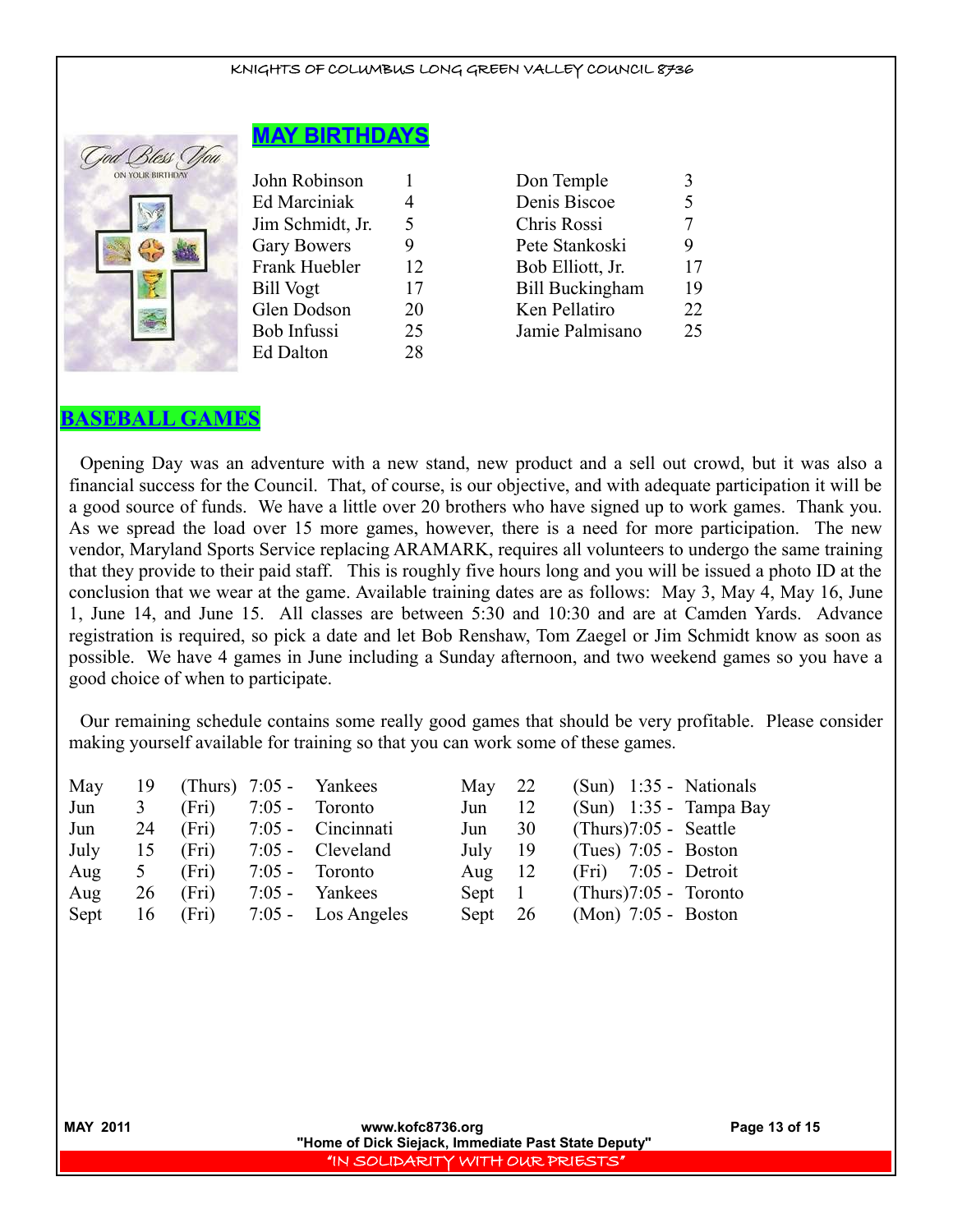|                                                                                                             |                         |                                                                                                                                                                                                      | <b>MAY</b>       |                                                                                                                                                                    |                                                                             |                                                                                                                                     |
|-------------------------------------------------------------------------------------------------------------|-------------------------|------------------------------------------------------------------------------------------------------------------------------------------------------------------------------------------------------|------------------|--------------------------------------------------------------------------------------------------------------------------------------------------------------------|-----------------------------------------------------------------------------|-------------------------------------------------------------------------------------------------------------------------------------|
| <b>Sunday</b>                                                                                               | <b>Monday</b>           | <b>Tuesday</b>                                                                                                                                                                                       | <b>Wednesday</b> | <b>Thursday</b>                                                                                                                                                    | <b>Friday</b>                                                               | <b>Saturday</b>                                                                                                                     |
| 1<br><b>Divine Mercy</b><br><b>Service at</b><br><b>St. Johns Chapel</b><br>Time 5 PM                       | $\overline{\mathbf{c}}$ | $\mathbf{3}$<br><b>Ladies Meeting</b><br>at Council Home<br>at 6:30 PM<br><b>National Prayer</b><br>for<br><b>Life Campaign</b><br><b>Officers Meeting at</b><br><b>Parish Conf. Room</b><br>at 7 PM | 4                | 5<br><b>Spring Fling</b><br>at St. Johns                                                                                                                           | 6<br><b>Spring Fling</b><br>at St. Johns                                    | $\overline{7}$<br><b>Spring Fling</b><br>at St. Johns                                                                               |
| 8<br><b>ALL Masses</b><br><b>Marygold for</b><br><b>Mothers Day</b>                                         | 9                       | 10<br><b>Business Meeting</b><br>at Council Home<br>at 8PM                                                                                                                                           | 11               | 12<br><b>BCGK Meeting</b><br>at 8 PM                                                                                                                               | 13<br><b>State Convention</b><br>at Ocean City                              | 14<br><b>State Convention</b><br>at Ocean City                                                                                      |
| 15<br><b>State Convention</b><br>at Ocean City                                                              | 16                      | 17                                                                                                                                                                                                   | 18               | <b>ABJC Assembly</b> 19<br><b>Meeting at</b><br><b>Fr. O'Neill Council</b><br>at 8 PM<br><b>Baseball Game -</b><br><b>Yankees</b><br>at Camden Yards<br>at 7:05 PM | 20                                                                          | 21                                                                                                                                  |
| 22<br><b>Baseball Game-</b><br><b>Nationals</b><br>at Camden Yards<br>at 1 PM                               | 23                      | Social Meeting & 24<br><b>First Degree</b><br>at Council Home<br>at 8 PM                                                                                                                             | 25               | 26                                                                                                                                                                 | 27                                                                          | 28                                                                                                                                  |
| 29<br><b>Fifth Sunday Mass</b><br>at St. Johns at 5 PM<br>followed<br>by Pot Luck Dinner<br>at Council Home | 30                      | 31                                                                                                                                                                                                   |                  |                                                                                                                                                                    |                                                                             |                                                                                                                                     |
|                                                                                                             |                         |                                                                                                                                                                                                      | <b>JUNE</b>      |                                                                                                                                                                    |                                                                             |                                                                                                                                     |
| <b>Sunday</b>                                                                                               | <b>Monday</b>           | <b>Tuesday</b>                                                                                                                                                                                       | <b>Wednesday</b> | <b>Thursday</b>                                                                                                                                                    | <b>Friday</b>                                                               | <b>Saturday</b>                                                                                                                     |
|                                                                                                             |                         |                                                                                                                                                                                                      | 1                | 2<br><b>Officers Meeting</b><br>at Council Home<br>at 7 PM                                                                                                         | 3<br><b>Baseball Game -</b><br><b>Toronto</b><br>at Camden Yards<br>at 7:05 | <b>Blood Drive</b><br>4<br>at St. John Hall<br>at 7 AM to 1 PM<br><b>Ladies Luncheon</b><br><b>Liberatore's Bel Air</b><br>at 12 PM |
| 5<br><b>District Horseshoe</b><br><b>Contest at 2 PM</b><br>at Eden Mill                                    | 6                       | $\overline{7}$<br><b>Knights Ladies</b><br><b>Meeting</b><br>at Council Home<br>at 7 PM                                                                                                              | 8                | 9<br><b>BCGK Meeting</b><br>at 8 PM                                                                                                                                | 10                                                                          | 11                                                                                                                                  |
| 12<br><b>Baseball Game -</b><br><b>Tampa Bay</b><br>at Camden Yards<br>at 1:05                              | 13                      | 14<br><b>Business Meeting</b><br>at Council Home<br>at 8 PM                                                                                                                                          | 15               | 16<br><b>ABJC</b> Assembly<br><b>Meeting at Council</b><br>Home at 8 PM                                                                                            | 17                                                                          | 18                                                                                                                                  |
| 19                                                                                                          | 20                      | 21                                                                                                                                                                                                   | 22               | 23                                                                                                                                                                 | <b>Baseball Game</b><br>24<br>Cincinnati<br>at Camden Yards<br>at 7:05      | 25                                                                                                                                  |
| 26                                                                                                          | 28                      | 29<br><b>Social Meeting</b><br>at Council Home<br>at 8 PM                                                                                                                                            | 29               | 30<br><b>Baseball Game -</b><br><b>Seattle</b><br>at Camden Yard<br>at 7:05                                                                                        |                                                                             |                                                                                                                                     |

 **MAY 2011 www.kofc8736.org Page 14 of 15 "Home of Dick Siejack, Immediate Past State Deputy"**  "IN SOLIDARITY WITH OUR PRIESTS"